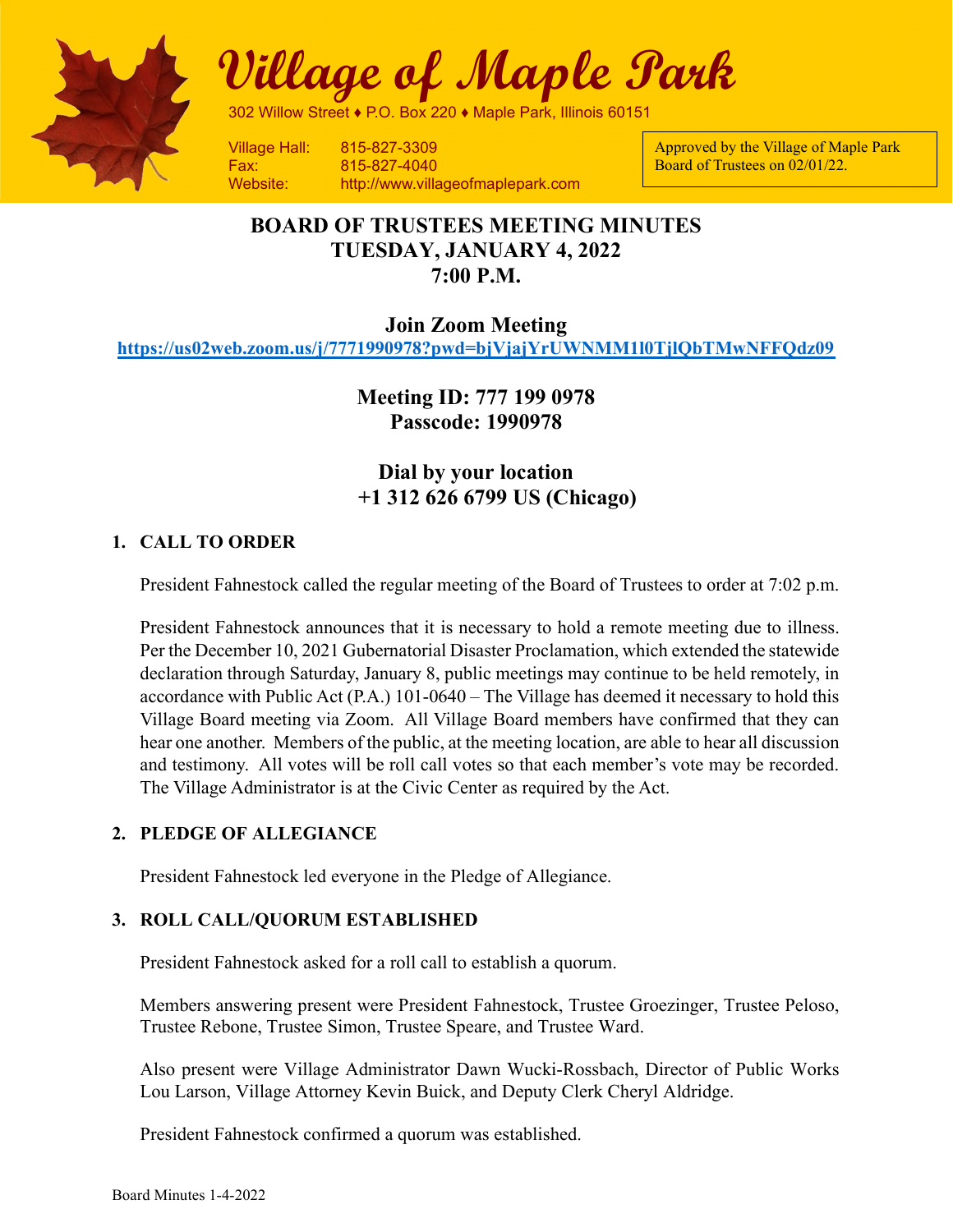Minutes Board of Trustees Meeting January 4, 2022 Page 2 of 5

4. PUBLIC COMMENTS – Any resident wishing to address the Board may do so according to the guidelines set forth in the "Rules for Public Comments at Public Meetings" handout. Please complete a speaker request form and submit it to the Village Clerk. You may also send an email to villageclerk@villageofmaplepark.com in advance of the meeting. The Village Clerk will read such comments during the Public Comment portion of the meeting.

None

## 5. CERTIFICATE OF APPRECIATION – PRESENTED TO ROMP IN THE PARK FOR THEIR GENEROUS DONATION OF FUNDS USED TO PURCHASE THE VILLAGE'S NEW LIGHTED CHRISTMAS TREE

Village President Fahnestock presented a certificate of appreciation to Romp in the Park representative, Linda Peterson, for their generous donation of funds that were used to purchase the Village's new lighted Christmas Tree.

## 6. APPOINTMENTS

A. Police Chief - David Krull

Motion by Trustee Groezinger with 2<sup>nd</sup> by Trustee Speare to confirm the appointment of Police Chief David Krull. On a roll call vote Trustee Groezinger, Trustee Peloso Trustee Rebone, Trustee Simon, Trustee Speare, and Trustee Ward voted yes. Motion carried.

## 7. SWEARING IN OF POLICE CHIEF DAVID KRULL

Village President Fahnestock swore in Police Chief David Krull.

## 8. MOTION TO APPROVE CONSENT AGENDA / ADDITIONS-DELETIONS

## CONSENT AGENDA – OMNIBUS VOTE

All items listed on the Consent Agenda will be enacted by one motion. There will be no separate discussion of these items unless requested by a Board member, in which event the item(s) will be removed from the Consent Agenda. Prior to a vote on the Consent Agenda, members of the public may request that a Trustee have an item removed from the Consent Agenda.

A. Approval of Board Minutes

- November 18, 2021 Special Village Board Minutes
- December 7, 2021 Public Hearing and Village Board Minutes
- December 11, 2021 Special Village Board Minutes
- December 21, 2021 Committee of the Whole Minutes
- December 21, 2021 Special Village Board Minutes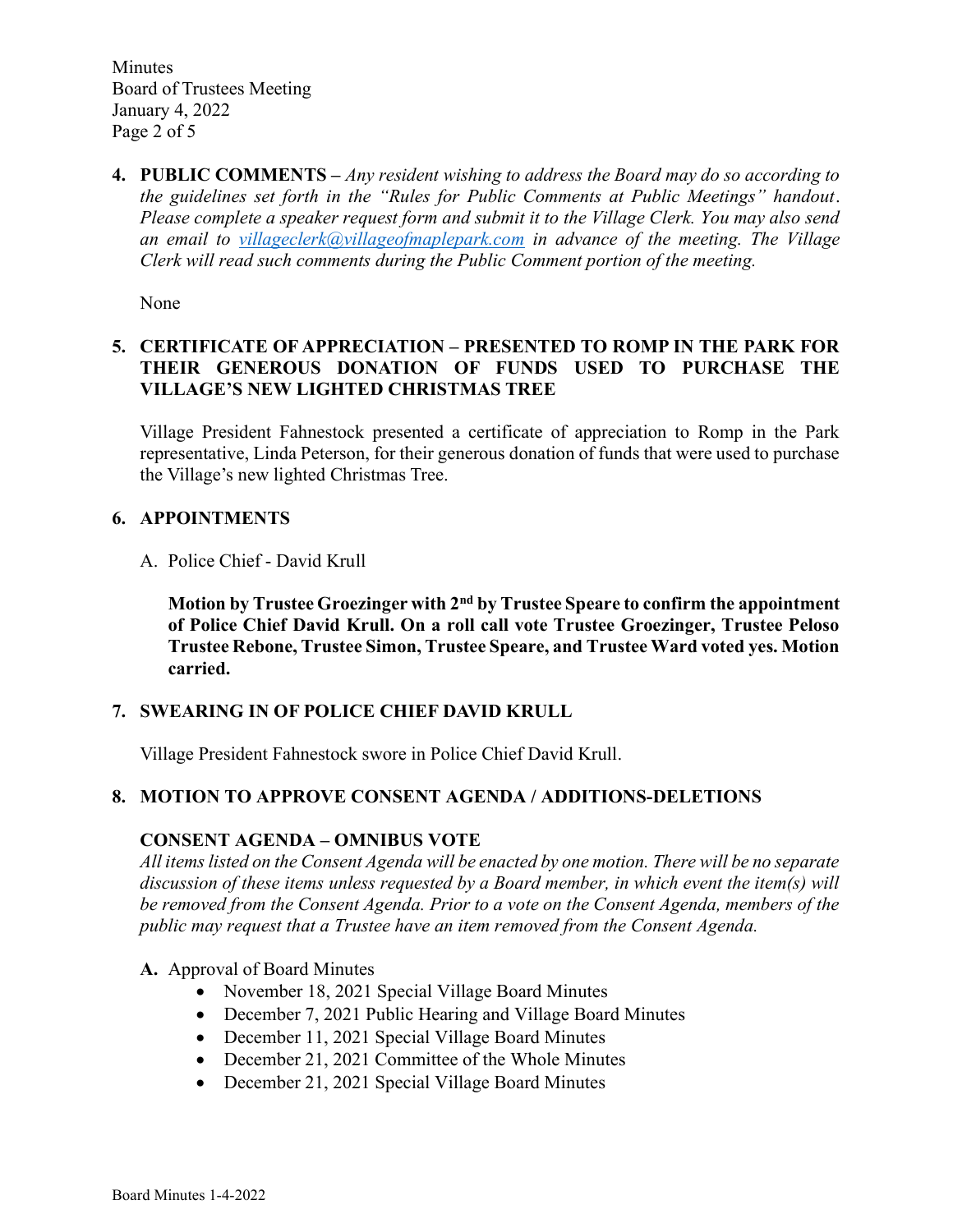Minutes Board of Trustees Meeting January 4, 2022 Page 3 of 5

- B. Receive and File
	- March 25, 2021 Plan Commission / Public Hearing & Meeting Minutes
	- June 3, 2021 Business Round Table Minutes
	- August 19, 2021 Business Round Table Minutes
	- September 22, 2021 Planning & Zoning Commission Minutes
- C. Acceptance of Cash and Investment Report as of November 30, 2021
- D. Approval of Bills Payable and Manual Check Register #811

| ACCOUNTS PAYABLE: | \$140,961.78 |
|-------------------|--------------|
| MANUAL CHECKS:    | \$2,326.37   |
| TOTAI:            | \$143,288.15 |

E. Approval of Travel, Meals, Lodging for Elected Officials /Employees

Motion by Trustee Speare with  $2<sup>nd</sup>$  by Trustee Ward to approve the Consent Agenda items A.) through E.) as presented. On a roll call vote Trustee Groezinger, Trustee Peloso, Trustee Rebone, Trustee Simon, Trustee Speare, and Trustee Ward voted yes. Motion carried.

#### 9. FINANCIAL REPORT

President Fahnestock asked if there were any questions on the Financial Report submitted by Treasurer Aldridge. Hearing no questions, moved to the next agenda item.

#### 10. LEGAL REPORT

Attorney Buick expressed his appreciation to everyone as we struggle through a meeting on Zoom. President Fahnestock asked if there were any questions on the Legal Report submitted by Attorney Buick. Hearing no questions, moved to the next agenda item.

#### 11. VILLAGE ADMINISTRATOR REPORT

Administrator Wucki-Rossbach updated the Board on noise control, this will be discussed at a Business Round Table prior to the Committee of the Whole meeting on January 18, 2022. At the COW meeting, the bond issue ordinance will be approved. The Village has received a question regarding open gym during the winter months. She also updated the Board of the meeting between the Village and Dr. Glasgow.

## 12. POLICE DEPARTMENT REPORT

There was no Police Department report.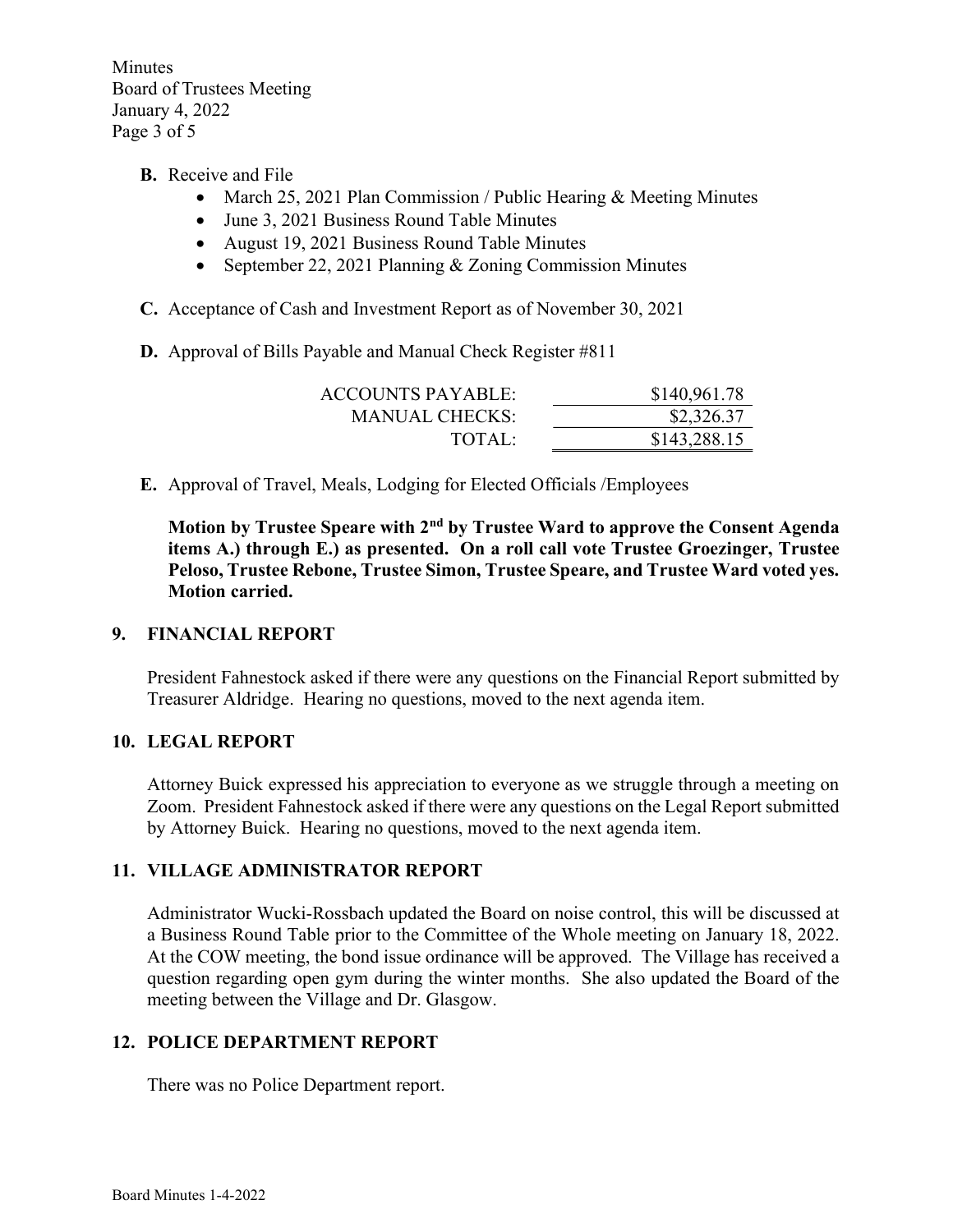Minutes Board of Trustees Meeting January 4, 2022 Page 4 of 5

### 13. PUBLIC WORKS REPORT

Director Larson updated the Board on Public Works projects. Snow plowing has begun and the Police Department assisted having some cars moved. He is waiting on some quotes to be sent in for future projects. He also warned that wind is coming, so please be prepared. President Fahnestock asked if there were any questions for Director Larson. Hearing no questions, moved to the next agenda item.

### 14. ENGINEERING REPORT

Engineer Lin was not in attendance. No report was given.

#### 15. OLD BUSINESS

None

#### 16. NEW BUSINESS

#### A. CONSIDERATIONS

None

#### B. MOTIONS

None

#### 17. RESOLUTIONS

### A. RESOLUTION 2022-01 A RESOLUTION AUTHORIZING THE INSTALLATION OF HONORARY STREET NAME DESIGNATION SIGNS FOR ROSS DUERINGER

This Resolution Honorarily Designates Elm Street at Ross Dueringer Way.

Motion by Trustee Speare with 2<sup>nd</sup> by Trustee Ward to approve Resolution 2022-01 a resolution authorizing the installation of honorary street name designation signs for Ross Dueringer. On a roll call vote Trustee Groezinger, Trustee Peloso, Trustee Rebone, Trustee Simon, Trustee Speare, and Trustee Ward voted yes. Motion carried.

#### 18. ORDINANCES

## A. ORDINANCE 2022-01 AN ORDINANCE AMENDING TITLE 5, "PUBLIC HEALTH AND SAFETY," AND 6, "POLICE REGULATIONS," OF THE MAPLE PARK VILLAGE CODE